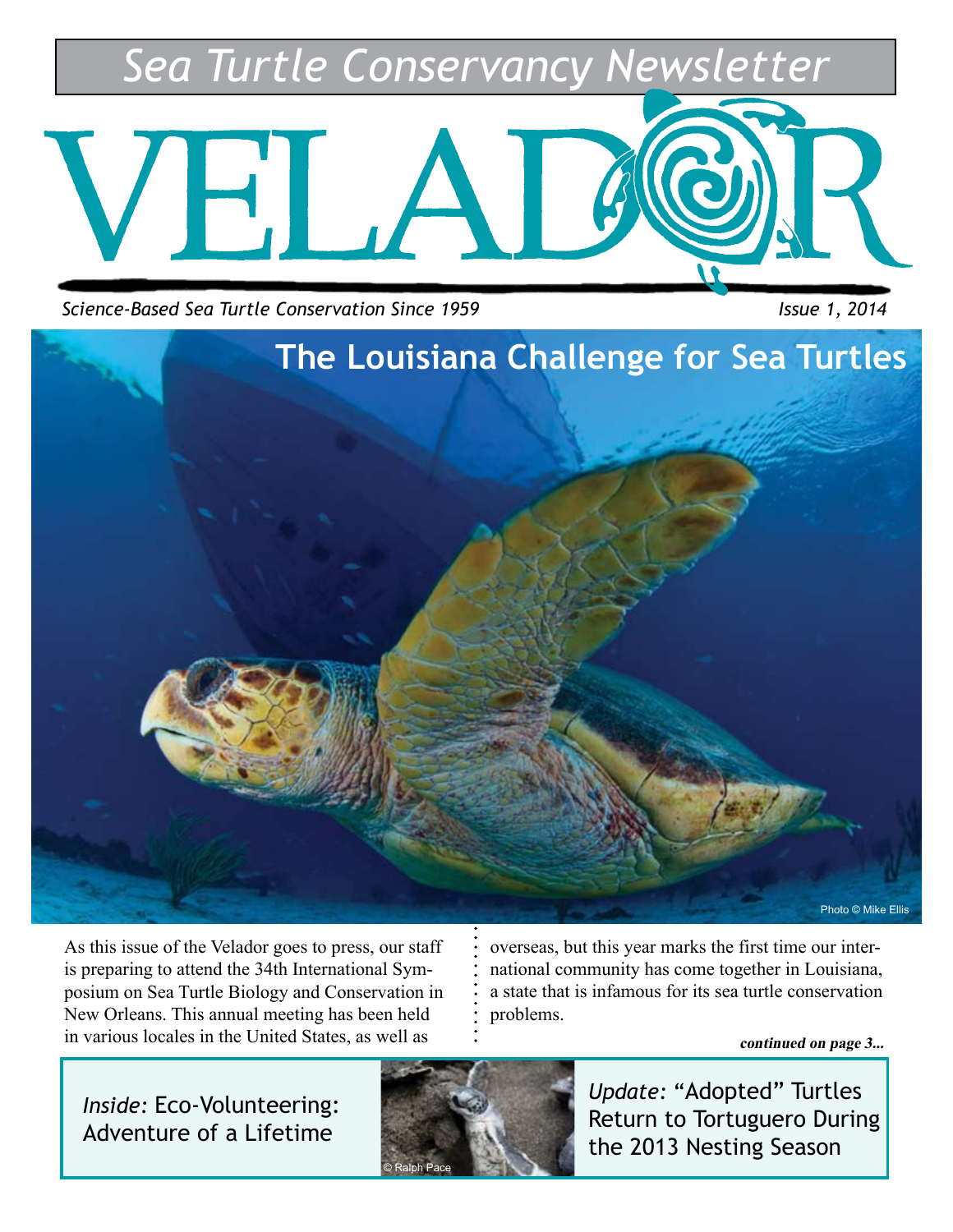# *Member Spotlight*

### Rebecca G.

Ten-year-old Rebecca G. of Florida saw her first sea turtle when she was only 6 months old. Her mom says it was like "love at first sight!" and that Rebecca has been passionate about protecting sea turtles ever since. The determined sixth grader committed herself to conservation at a very young age and regularly takes actions to help turtles. In past years, she has written letters to the media to educate the community, held a Sea Turtle House Party to raise money for sea turtle conservation, participated in numerous beach cleanups and sea turtle walks, and even adopted Tour de Turtles competitor (and



Rebecca standing with her sea turtle mural on the Seminole Wekiva Springs Trail.

winner!) Calypso Blue II, a leatherback sponsored by Atlantis, Paradise Resort, for her school class. Rebecca says her favorite sea turtle is the leatherback because they are so huge and so rare to spot here in Florida but she works to protect all turtles!

In October 2013, she started on a very special sea turtle project with Florida-based artist Jeff Sonsken as part of his "Paint the Trail" project in Longwood, Florida. Rebecca wanted to create a sea turtle mural in memory of slain Costa Rican conservationist Jairo Mora Sandoval, who was tragically killed last summer. Artist Sonsken made a "paint-by-numbers" design for Rebecca to fill in. Upon its completion, it was hung on the fence lining part of the Seminole Wekiva Springs Trail. STC Communications Coordinator Lexie Beach was there to meet Rebecca and see the completed mural. On this day, Rebecca also presented STC with a \$100 donation that she had raised through her numerous fundraising efforts.

Most recently, Rebecca has sold turtle cookies and lemonade at her lemonade stand to raise money for the Billion Baby Turtles campaign. She also made a pledge with STC on Giving Tuesday to "teach at least one other person about sea turtles." Her proudest accomplishment as of late is

**continued on page 4...**

 In Caribbean cultures, **Velador** translates as "one who stands vigil" — originally referring to turtle and egg harvesters who waited at night for turtles to come ashore. Now STC claims this title for its newsletter, and around the Caribbean STC's researchers and volunteers are replacing poachers as the new veladors.

 The **Velador** is published for members and supporters of the nonprofit **Sea Turtle Conservancy**. STC is dedicated to the conservation of sea turtles through research, advocacy, education and protection of the habitats upon which they depend.

> Executive Director **David Godfrey**

Scientific Director **Dr. Emma Harrison**

**Controller Pat McCloskey**

Director of International Policy **Marydele Donnelly**

Technology & Research Specialist **Daniel Evans**

> Coastal Policy Coordinator **Gary Appelson**

Sea Turtle Lighting Specialist **Karen Shudes**

> Development Director **Chris Ann Keehner**

Communications Coordinator **Lexie Beach**

> Office Manager **Kim Aslan**

Membership Coordinator **Becca Gelwicks**

Lighting Project Specialist **Gwen Oberholtzer**

BIC Community Stewardship Coordinator **Donna Lee Crawford**

> Panama Research Coordinator **Cristina Ordoñez**

> Director, Costa Rica Operations **Roxana Silman**

Tortuguero Visitors Center Coordinator **Indira Torres**

> San José Office Assistant **Maria Laura Castro**

**Sea Turtle Conservancy** 4424 NW 13th Street, Suite B-11 Gainesville, Florida 32609 Phone: (352) 373-6441 Fax: (352) 375-2449 E-mail: stc@conserveturtles.org Website: www.conserveturtles.org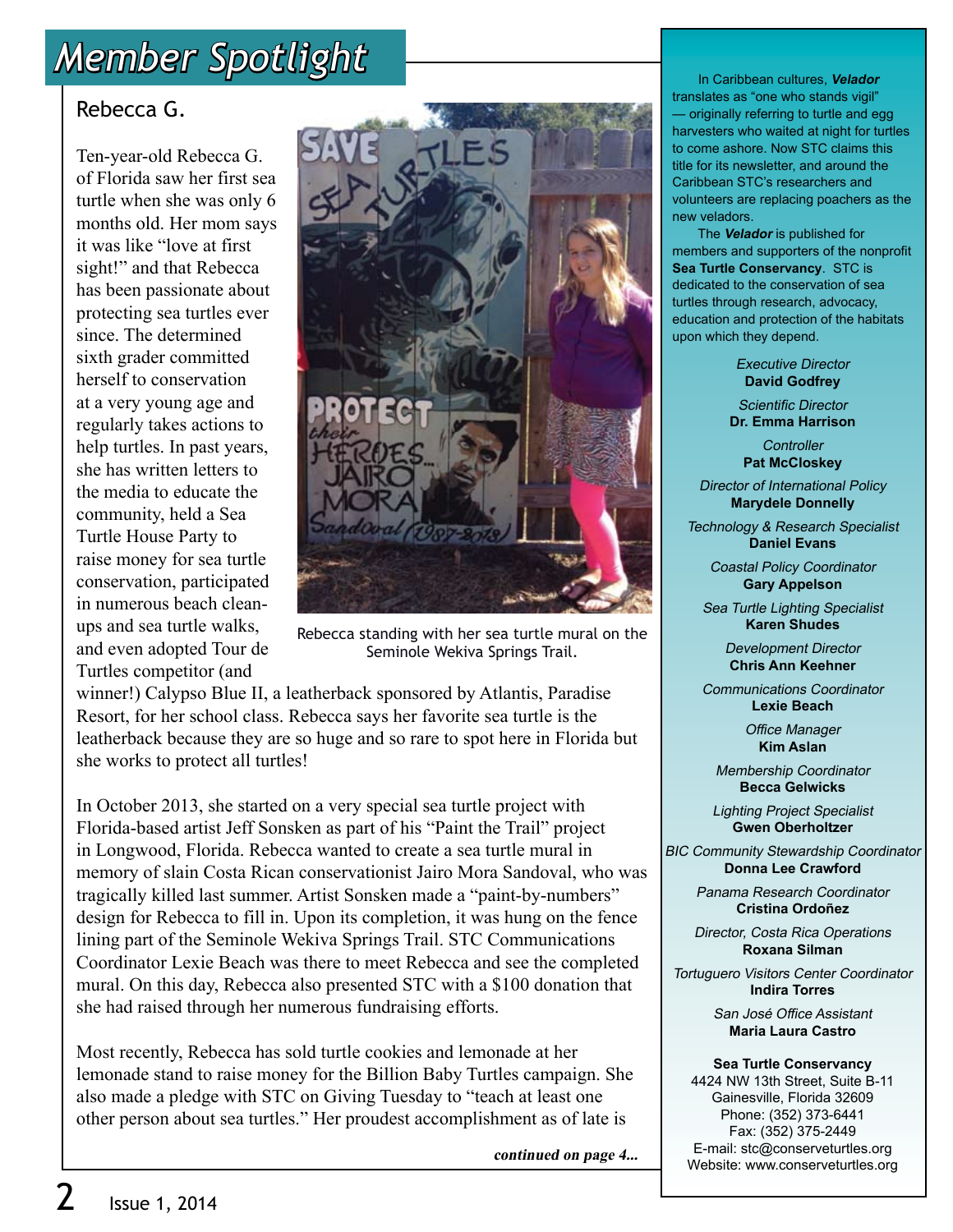#### **... from cover**

With extensive fishing grounds, Louisiana is the largest U.S. producer of shrimp. Louisiana waters also provide important feeding, developmental and migratory habitat



for loggerheads, Kemp's ridleys and green turtles, all of which are listed as threatened or endangered under the U.S. Endangered Species Act (ESA).

The drowning of sea turtles in U.S. shrimp trawls was first identified as a major problem in the 1970s. In the mid-1980s the National Marine Fisheries Service (NMFS) finally adopted comprehensive turtle excluder device (TED) requirements and other measures to ensure sea turtles could escape drowning in shrimp nets, but implementation was held up for several years due to Congressional delays and multiple legal challenges, including several brought by the State of Louisiana. In 1987 the Louisiana legislature enacted Revised Statutes 56:57.2 to prohibit game wardens from the Department of Wildlife and Fisheries from enforcing federal TED regulations, citing "there is little information to conclude that shrimping is a significant causal factor in sea turtle mortality."

Shortly after, federal regulations finally went into effect in all state and federal waters from the Virginia-North Carolina state line to the border of Texas and Mexico. Nevertheless, unlike all other shrimping states in the region, Louisiana has avoided having to enforce these regulations by refusing to enter into a Joint Enforcement Agreement with NMFS allowing federal enforcement agents to work in state waters. In early 2010, NMFS informed Louisiana that it would not be receiving its annual federal allotment of \$400,000 to enforce fisheries regulations for all species.

Later that year, the state legislature, working with the Department of Wildlife and Fisheries, recognized the need to advance sustainability programs for saltwater and freshwater fish resources and to

repeal the prohibition on state enforcement of federal TED laws. With bi-partisan support, the legislature passed H.B. 1334. Unfortunately, on June 29, 2010 Governor Bobby Jindal vetoed the bill out of concern that "fishing communities

and industry" did not have time to give input.

A huge body of evidence proves the value of TEDs in saving sea turtles from drowning and in improving fishing efficiency for shrimpers. TEDs eject debris such as tires from nets, reduce the capture of unwanted fin fish and therefore lower the time needed to sort through the catch on deck, and reduce fuel consumption. The result is cleaner shrimp catches with less disruption of the marine ecosystem. TEDs in U.S. waters have been credited with aiding the increase of the endangered Kemp's ridley nesting populations in Mexico and the United States and have had a positive impact on all other species of sea turtles.

STC believes that conservationists now have an excellent opportunity to significantly change TED regulations in Louisiana. Lack of TED enforcement is a major problem, but attention to what is happening and the growing interest in sustainable fisheries should benefit sea turtles. In particular, sustainable seafood labeling is new for shrimp marketing and could be very helpful in leveraging TED enforcement. New tools create opportunities: in 2013 the Monterey Bay Aquarium Seafood Watch put all wild-caught Louisiana shrimp and any Gulf shrimp caught with skimmer trawls on its red "Avoid" list because of critical conservation threats to sea turtles. As 1,000 sea turtle biologists and conservationists descend on New Orleans, we look forward to meeting with fishermen, working with the media and reaching out to the Governor's Office and Department of Natural Resources in an effort to enhance sea turtle conservation.

> **By Marydele Donnelly** *Director of International Policy*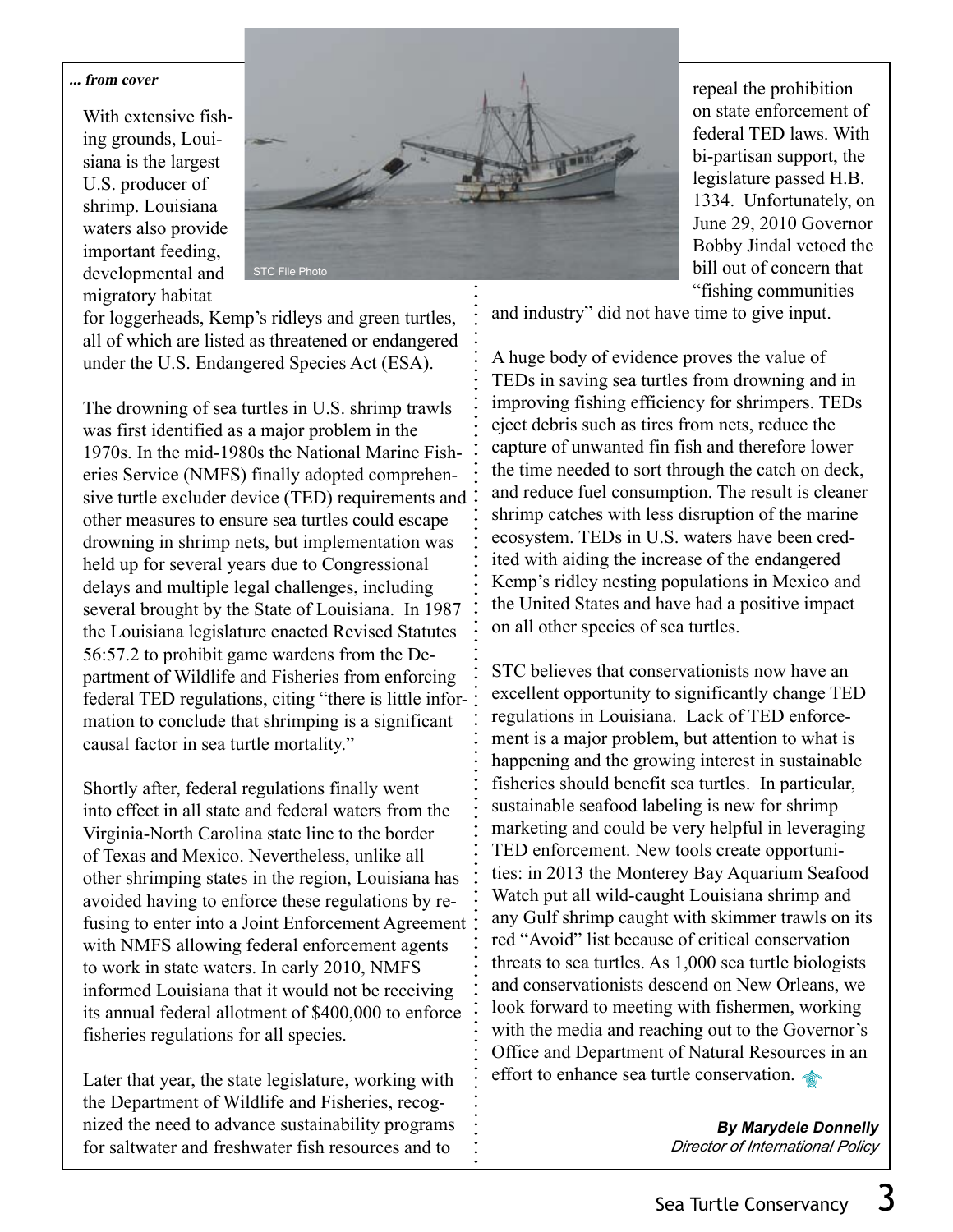winning a short story contest called "Let's Write Together." Her story, about a little girl who saves a sea turtle and is inspired to start beach clean ups as an annual family vacation activity, will be published in a book along with several other stories by Florida children this February. After the book is published, Rebecca plans to travel to local libraries to read excerpts from her story to promote sea turtle awareness.

#### Jeanean & Nathan V.

Jeanean V. and her son Nathan have been Members and supporters of STC since 2005. In the summer of 2013, Nathan, who has an interest in conservation and marine biology, shadowed STC's

Technology and Research Specialist Dan Evans during the Tour de Turtles release in Melbourne Beach, Florida. This was a great opportunity for Nathan, a high school sophomore, to see one aspect of the world of sea turtle conservation.

However, Nathan isn't the only sea turtle fan in the family. Jeanean, a school nurse at Shiloh Hills Elementary in Pennsylvania, recently got her students involved with STC in an unexpected way. After learning about STC's drive for candy wrappers through our Facebook page, Nurse V. gave her kids a challenge: fill up a huge steel drum with candy wrappers and she

would adopt a sea turtle for them. The students, excited about the opportunity to help sea turtles and to adopt a turtle of their own, rose to the occasion in stellar fashion. The students of Shiloh Hills Elementary went to work to collect their candy wrappers and were able to recycle almost 1,300 wrappers—that's almost 10 pounds!

Sea Turtle Conservancy sent the wrappers to a recycling company called TerraCycle to be processed and recycled (or upcycled) into new products. This partnership with TerraCycle

benefits sea turtles both through financial donations from shipments that STC, and Members such as Jeanean, send in and by keeping plastic and other waste out of the ocean and landfills. Marine plastic is an ever-present threat to sea turtles and other marine animals. The more we can recycle or upcycle the better.

True to her word, Jeanean adopted satellite-tagged turtle Claire for the entire school to track. Claire, a loggerhead sponsored by Disney Worldwide Conservation Fund, was one of the turtles that Nathan helped to release during the 2013 Tour de Turtles.

A huge thank you to Nathan, Jeanean and all of the kids at Shiloh Hills!



Students of Shiloh Hills Elementary collected nearly 1,300 wrappers.

For more information on how to adopt a turtle please visit *http://www.adoptaseaturtle.php*. To start your own TerraCycle drive to support STC contact Becca Gelwicks, Membership Coordinator at  $\text{Becca}(a)$  conserveturtles.org. Be sure to "Like" us on Facebook to learn about more opportunities to help sea turtles through TerraCycle and similar collection drives.

> **By Lexie Beach** *Communications Coordinator &*  **Becca Gelwicks** *Membership Coordinator*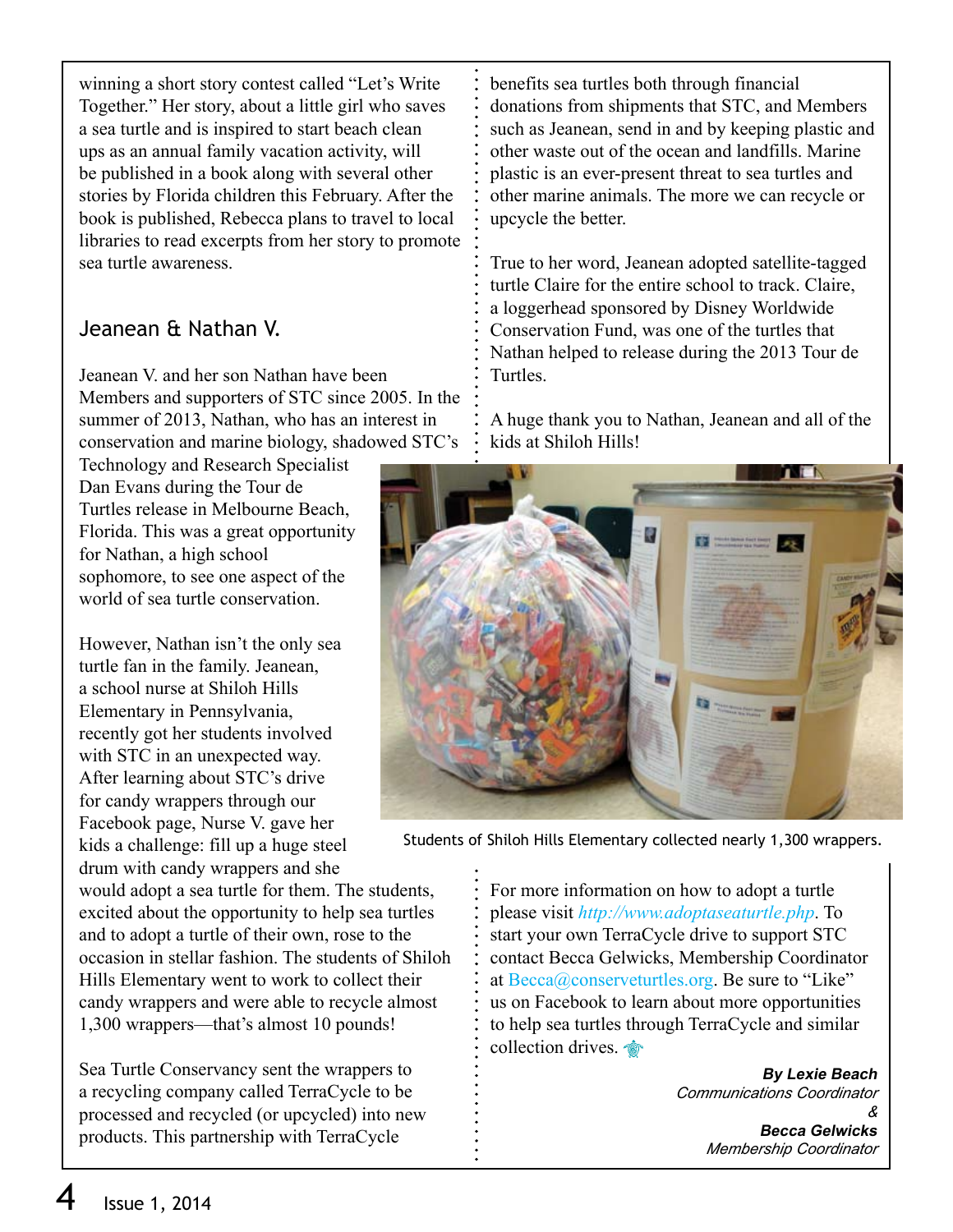## *Get Involved*

### **Eco-Volunteering: The Adventure of a Lifetime**

A late nesting green turtle returning to the ocean in early morning.

© Ralph Pace

Sea Turtle Conservancy's Costa Rica-based Eco-Volunteer Program is a unique and educational way to travel while also contributing to conservation efforts. One of the features that make Costa Rica unique is its rare and abundant wildlife. On this trip, Eco-Volunteers not only have a chance to view protected and threatened animals but to actually help those animals survive and thrive in the wild. STC's Eco-Volunteer Programs are designed to get participants up close and personal with sea turtles through supervised, hands-on opportunities such as nest monitoring and turtle tracking. Read on for a first-hand account of Sea Turtle Conservancy's Eco-Volunteer Program, written by recent Eco-Volunteer Heather Suffron.

\*\*\*\*\*\*\*\*\*\*\*\*\*\*\*\*\*\*\*\*\*\*\*\*\*\*\*\*\*\*\*\*\*\*\*\*\*\*\*\*\* "So there I was, hiking along the beach in the middle of the night, large caliper in hand, as the hot tropical breeze rushed against my face while I searched with my patrol partners for sea turtle tracks in the sand and felt the need to pinch myself for the umpteenth time to make sure I wasn't dreaming. But it wasn't a dream, though it very much felt like one. Nor was it an episode of Planet Earth or National Geographic or Mutual of Omaha's Wild Kingdom, though it felt like one. I was

actually walking the beach while the Caribbean surf splashed at my side, and the moon illuminated the night sky as we scanned the sand. And I was actually working to help monitor, protect, and gather data on these magnificent creatures as an Eco-Volunteer with the Sea Turtle Conservancy (STC)!

Having chosen to take some time off work to participate in various volunteer projects around the world, I was in the midst of my week with STC on the Caribbean coast of Costa Rica. I researched and chose each of my projects based on location, type of volunteer work, cost, integrity and effectiveness of the program, and I could not have been happier with my experience with STC.

I participated as an Eco-Volunteer at the field station in Tortuguero, an incredibly unique and sensitive location that serves as nesting habitat for green, leatherback, hawksbill and the occasional loggerhead sea turtle - all of which are either threatened or endangered species.

Participants in the Eco-Volunteer program can join for one to three weeks, and there is often a birding research option, as well. Each sea turtle nesting season, a group of Research Assistants (RAs)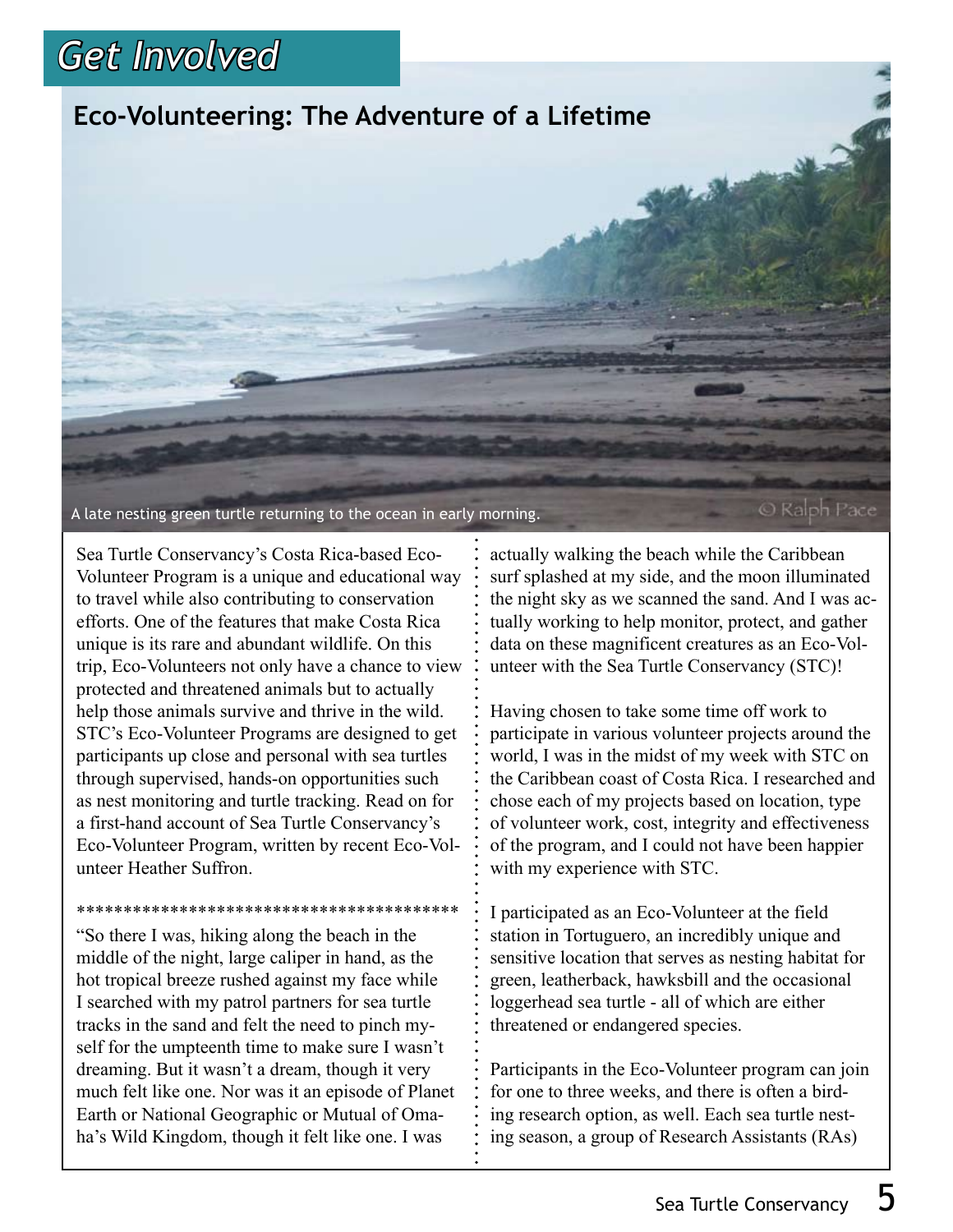live and work at the field station for three months at a time. As an Eco-Volunteer, I, too, stayed at the field station in a very clean and well-appointed research residence and was welcomed into the fold.

While there, I participated in a number of nighttime beach patrols, as well as a few early morning track surveys. This is truly on-the-ground, hands-on work with the RAs; we checked nesting turtles for tags and general health, measured their shells and logged the data during beach patrols, counted new tracks and monitored a number of nests during the track surveys.

Getting to know the coordinators and RAs was an additional joy. They were full of life, energy and ideas, and are clearly interested in, and dedicated to, helping protect the planet and its wildlife.

Working with turtles is an experience I will simply never forget. The females frequently return to the



Green sea turtle hatchlings emerging from a nest in Tortuguero, Costa Rica

same beach at which they were born in order to lay their own eggs, nesting several times in the same season. They are amazing creatures, and I felt truly humbled and honored to be working with them and getting to do things that most travelers and tourists never have the opportunity to try.

Furthermore, I was incredibly fortunate to be there when a number of hatchlings emerged from their



nests, and the experience of watching tiny baby sea turtles make their way across the beach to dip their flippers in the sea for the first time is pretty powerful and special!

I was also able to learn more about STC's efforts within the community. In addition to research on the beach, the STC staff and RAs are involved in community outreach efforts, environmental education, and ongoing discussions with local groups and organizations. With time and continued advocacy, I think even more progress will be made towards further preservation efforts.

All in all, I had a thrilling experience while with STC - and one in which I felt very involved. It was a once-in-a-lifetime opportunity for me, and I'm so glad I took it!"

\*\*\*\*\*\*\*\*\*\*\*\*\*\*\*\*\*\*\*\*\*\*\*\*\*\*\*\*\*\*\*\*\*\*\*\*\*\*\*\*

STC has available Eco-Volunteer opportunities for leatherback turtles, green turtles, and birding. Eco-Volunteers must be 18 years or older (16 years or older accompanied by an adult). This experience is ideal for educators, couples, spring breakers, groups, or anyone who is interested in helping sea turtles and making a difference. Eco-Volunteer Programs run from March through October. Options include 1, 2 and 3 week sessions. For more info, visit STC's Eco-Volunteer page online at *http://www.conserveturtles.org/volunteer-research-programs.php*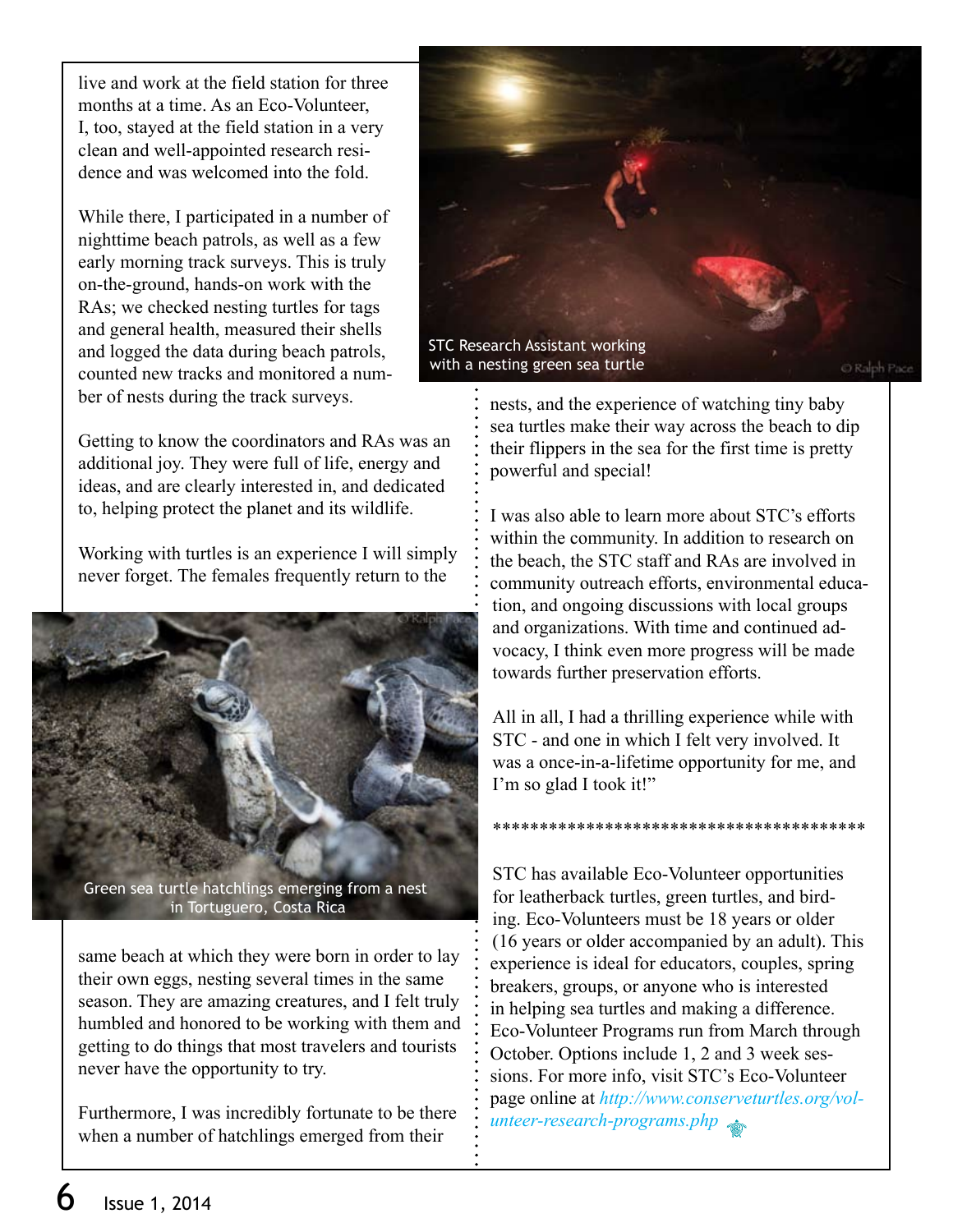# *Membership*

#### Adopted Turtles Return to Tortuguero

From July to September each year, Sea Turtle Conservancy researchers tag and collect data on the green turtles that nest on the beaches of Tortuguero, Costa Rica. Since these turtles are not tracked via satellite, STC keeps adoptive "parents" informed when their turtles are spotted nesting in Tortuguero. The "parents" of the turtles are listed below:

Lurrie Amos John Andrew Helene Artaud Rebecca Artley Fabricio Atenico Luc Bakx Lyndcee Barragato Mariette Batenburg Peter & Eluira Berger Tim & Kathy Blade Sandra Bombers Hyke Bouma Rob & Marjan Bouwmeester Mark Brady Emma Brandt Ava Breck Robinson Cole Broderick Corina Brouwer Michele Buis Edith Burggraaff-de Graff Sierra Bustya Ellen Tillemans & Kylie Calabrese Michael Callerd Rita Chambers Sing Chan Ashley Chandler Cassie Clark Emma & Yuo Coninx Amy Cooper Anthony Cordova Everard van Zoelen Cortes Kelley Crawford Aaron Crowell Paige Crowhurst Meghan Davis & Barbara Bell Vera de Graaf Keimpe De Jong Sue De Silva Franc De Vos Marit De vos Tana Delalio Aninda Dhar Kim Diepstraten Gioia Dolmetsch Quinn Dube Anungoo Dugaraa Jaidon Eisenpress Andrew Ellison Ray Eygelshoven Erin Fagan MadelineFlinn Xochilt Valdivia Ford Patty Foret

William Shawn Franklin Michael Fried Betty & Wallace Friend Nina & Nadine Galle Linda Lea Garber Kari & Alex Gardner Jenny Garman Emersyn Garrison Sylvia Gentner Bianca Geradts Christina Gonzalez Michelle Goutier Brooklyn Eileen Groesbeck Stefan Haese Denise Handrigan Pamala Hanlin Janet Harding Jolein Harro Lily Hatzenbeler David Henige Matthew & Christopher Hogan Juanita Hubbard Kai William Hughes Rick & Betsy Ilfeld Halley Isberg Larry Jensen Julie Joyner Deborah Kalikow Toby & Abraham Kalker Vickie Kane Sandy Kawamoto Nathalie Kelm Caitlin Keng The Kessel Family Meike Koopmans Sharon Kotsovos Rinie Lamers Hans & Riet Laponder Annebet Leagre Tiffany Lee Nathalie Lenders Dennis Linder Allison Loftis Loyola Marymount Univ. Fen Lu Teresa Lund Nano Lutfi H. Maas Jenny Mahne David Mahon Deanna Mankle Eduardo Mateo Zen¢n

Shannon McCabe Kim McKall-Faienza Deanne McKenna Brittany McKenzie Taylor Means Tamara Meijer Sydney and Eli Melet Jessica Melman Fritz Miller Miss Harrington's Science Classes Mindy Mohr Adolf Mok (2 turtles) Kavita Mokha Jan Montgomery Christopher Mowrey Mrs. Butchart's Class Mrs. Donnelly & Mrs. O'Neil Therese Murray Josh Napial Wendy Oldenburg Barbara Omura Jose Miguel Ordax Cassa Sarla Parmar Joyce Pascua Cindalee Penney-Hall Jennifer Petty Anna Potts Rita Primmer Jenna Pugrant Kaitlyn Pyle E.W. Ramakers Jim Rapf Eilene Recupero Mary Reimel Michelle Reynaud Juanita & Grant Roberts Kaite Robinette Jefferson & Jordan Rodgers Liz & Doug Rowan Meghan Ruwet Walter & Patricia Ryan Sam Sabbah Alex Sadai Sylviane Sadeg Silvia Sanchez Martin Nora Schadee Anette Adducci Schmit Lydia & Ed Schoenmeier Katie & Trevor Scholl Schuivens Family Stephanie Schulte Eickholt Christine Schuster William Quinn Siegl-Gesin

Stephen Simpson Nancy Sivy Miranda Smit Jean Smith Beata Sokolowska Edward Staszak Barbara Stein Karel, Ans, Caro & Ray Stein Alexandra Steiner Mary Strang Alicia Stratton Katie Sturino Sondra Sykes Jessica Tai (6 turtles) Julie Thompson Thomas Thornhill Matthew Toquero Shraddha Trehan Zoe, Tiffany & Nicole Trujillo Kathleen Tsai William & Angelica Turley Sophie Urban Maarten Van Bokhorst Fam Van der Asdonk Diane Van der Kooij Linda Van der Werff Gretha en Ido Van Dijk Piest Van Welie Mario & Marianne Van Zanten Melanie Veldtman-Klaasen Vincent & Sophie Verstraete- Van Nevez David Vidal Pieter Vriesendorp Michaela W. Kate Elizabeth Walkup Quirine Wentink Jennifer Weston Karen Wilcynski Lexi Wiles Hugo & Monique Willems DennisWilson David Wilson Bill Wing Rudy & Tinet Yanssens Cindy Zweijtzer Bryson & Amelie Chantal & Marice Johnny & Renske